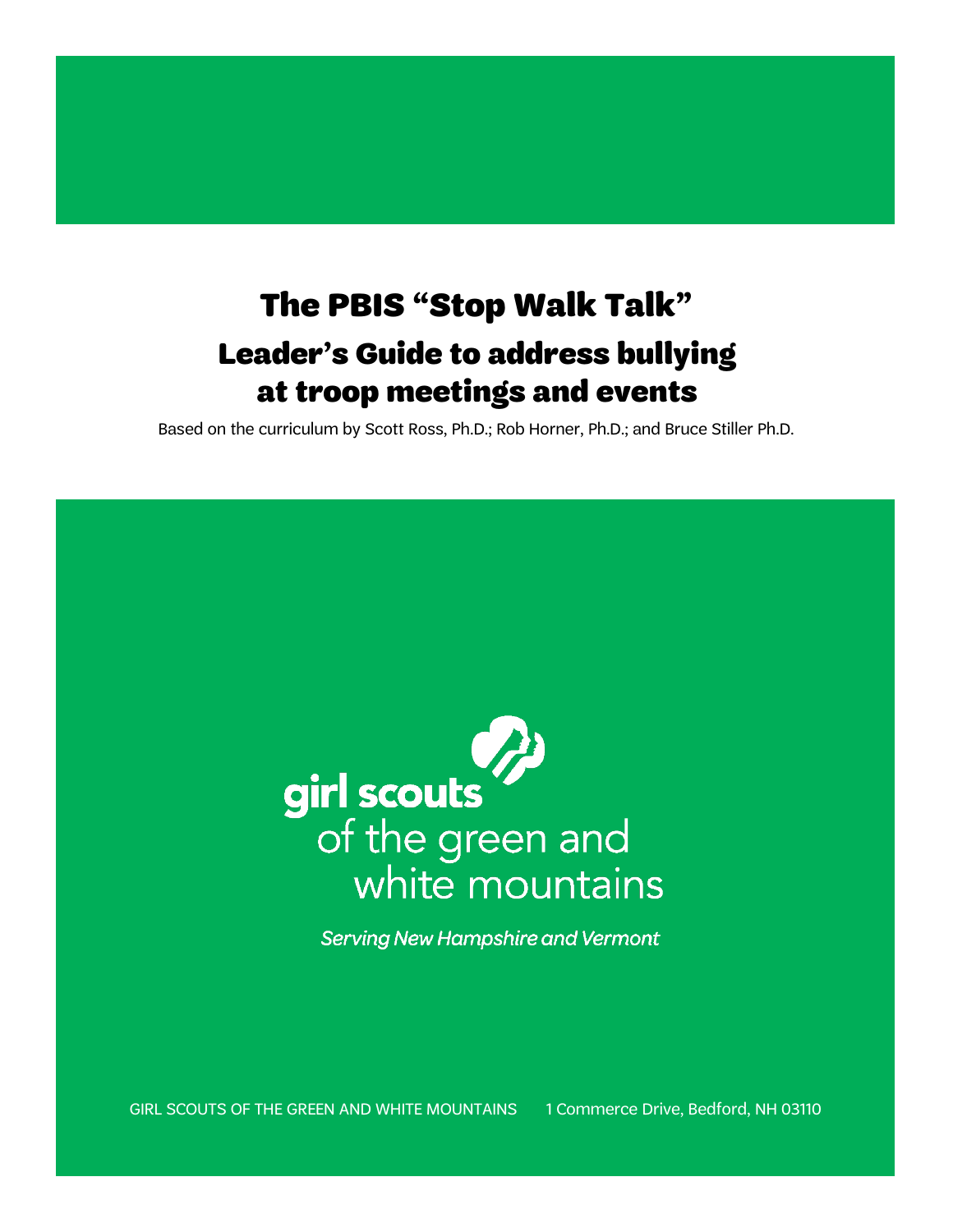Hello troop leaders! Bullying is an issue that children are currently facing in many different settings – at school, during extracurricular activities, online, and sometimes at troop meetings. We understand that bullying can be difficult to talk about and have compiled resources to help you address this challenging dynamic. The "Stop Walk Talk" guide can be used in conjuncture with a troop activity to help your Girl Scouts understand what bullying looks like, and what they can do to help address it. If you have tried troop activities with them in the past and continue to see bullying behavior, you can implement the steps outlined in this Leaders Guide to help support the behavior and address the girls.

The "Stop Walk Talk" guide is part of a program put together for Educational and Community Supports by Scott Ross, Ph.D.; Rob Horner, Ph.D.; and Bruce Stiller, Ph.D. "Stop Walk Talk" uses Positive Behavioral Intervention Support (PBIS) principles to address and extinguish bullying behavior. If you have concerns about other types of behavior in your troop, please contact GSGWM at 888-474-9686 or [customercare@girlscoutsgwm.org](mailto:customercare@girlscoutsgwm.org) and ask to speak to Troop Support for behavioral support information. We have lots of great PBIS tools to share with you!

# **Before we get started**

The key to implementing every PBIS strategy is consistency, repetition, and patience. If you are able to respond the same way with every girl every time an incident occurs, it will help them learn and understand which behaviors are okay. With that in mind, please teach your Girl Scouts the following signals when implementing "Stop Walk Talk." That way, they can expect the same response from any other troop member, volunteer, or council staff that they may interact with!

## **1. Stop**

Say "stop!" in a neutral voice while making this hand signal:



**2. Walk**

If the person you asked to stop does not respect your request, stop interacting them and move to a different area or activity without them.

**3. Talk**

If the person you walked away from does not respect your request, go to one of your troop leaders and let them know you need to talk about "stop walk talk."

The rest of this guide will walk you through how to implement and follow up on this program.

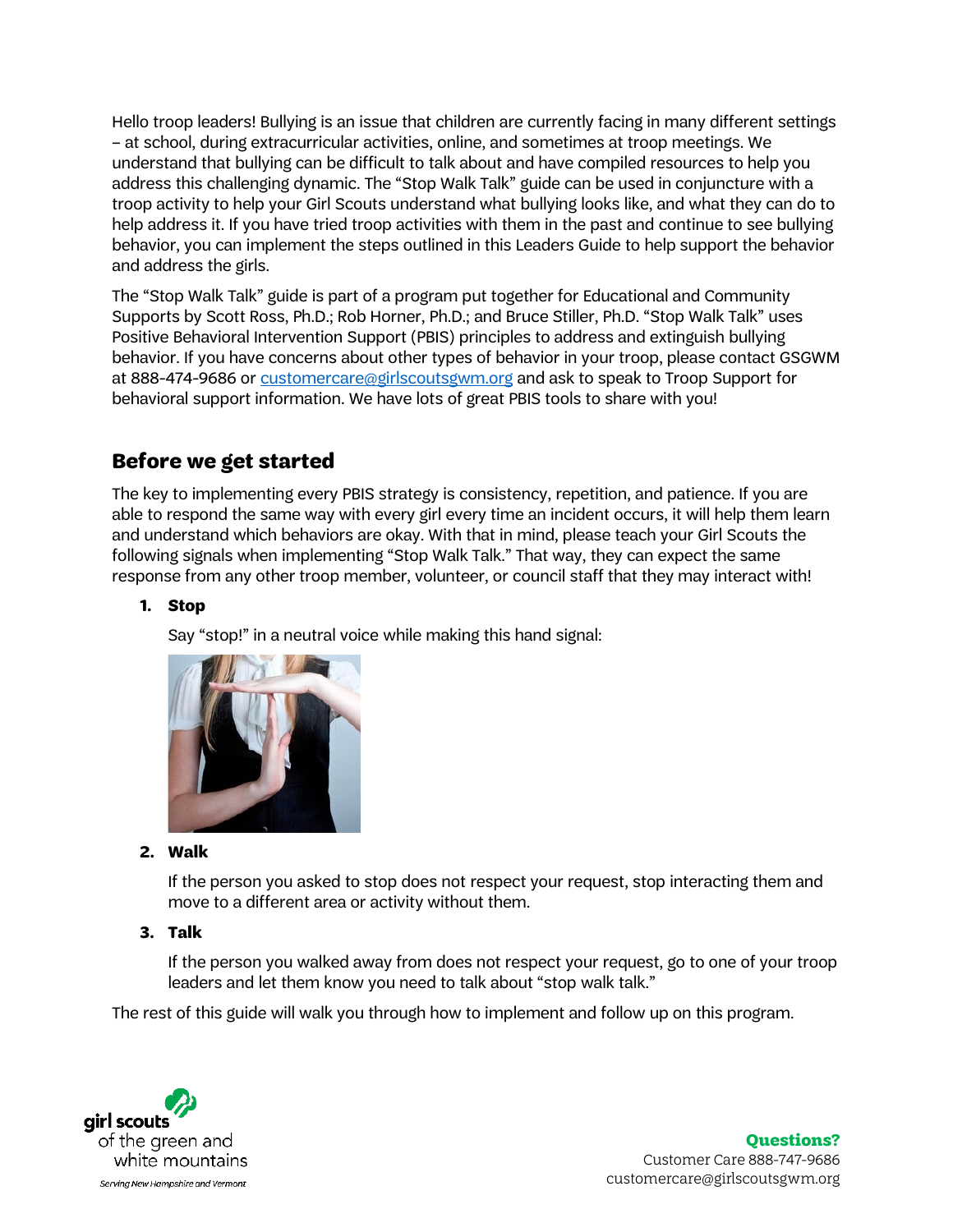## **Step One – Introducing "Stop Walk Talk" to your troop**

Objectives:

- Establish rules and expectations for group discussions
- Teach 3 5 promises to keep for every Girl Scout event
- Teach social responsibility skills ("Stop Walk Talk")
- Practice skills

### Materials:

- Meeting space
- Large paper/poster board and markers
- Copy of the Girl Scout law

### Procedure:

- 1. Establish a safe space for your meeting. Let the girls know that you want to address the bullying behavior that you have all seen in the troop. Let them know that no one is in trouble, but that you're going to work together today to make sure that everyone feels understood and supported.
- 2. Let the girls know that this means establishing rules for the discussion. Start off by saying that you ask that the girls don't use any names while talking and ask what else they think will be important. Wait for them to cover ideas such as "take turns" and "be respectful."
- 3. Let them know that you would like to build some promises to keep for each other for every Girl Scout meeting and activity. Ask them to think about the Girl Scout Law – what does it mean? Why do we follow the Girl Scout Law?
- 4. Say that you would like to base your promises to keep on the Girl Scout Law. Girls who are comfortable writing can take turns putting what you come up with on your paper.
- 5. Ask the girls to come up with their promises to keep to each other and encourage them to use positive language. For example, if someone says "No name calling," you can suggest, "How about we say 'I will be a sister to every Girl Scout.' What else does that cover?"
- 6. Let the girls know that you are going to help them learn a new technique called "Stop Walk Talk" to be sure that they everyone feels safe and supported.
- 7. Ask them to name some behaviors that *don't* make them feel good that might happen in troop meetings, reminding them that they're all sisters to every Girl Scout. Expect answers such as "name calling," "teasing," "ignoring." Then ask them to name some behaviors that *do* make them feel good. Answers may include "sharing," "helping each other."
- 8. Tell them that those behaviors they *don't* like need *attention* in order to continue. Taking away attention from these behaviors is like taking oxygen away from a candle – what happens when you do that? ("The fire goes out.")



#### **Questions?** Customer Care 888-747-9686 customercare@girlscoutsgwm.org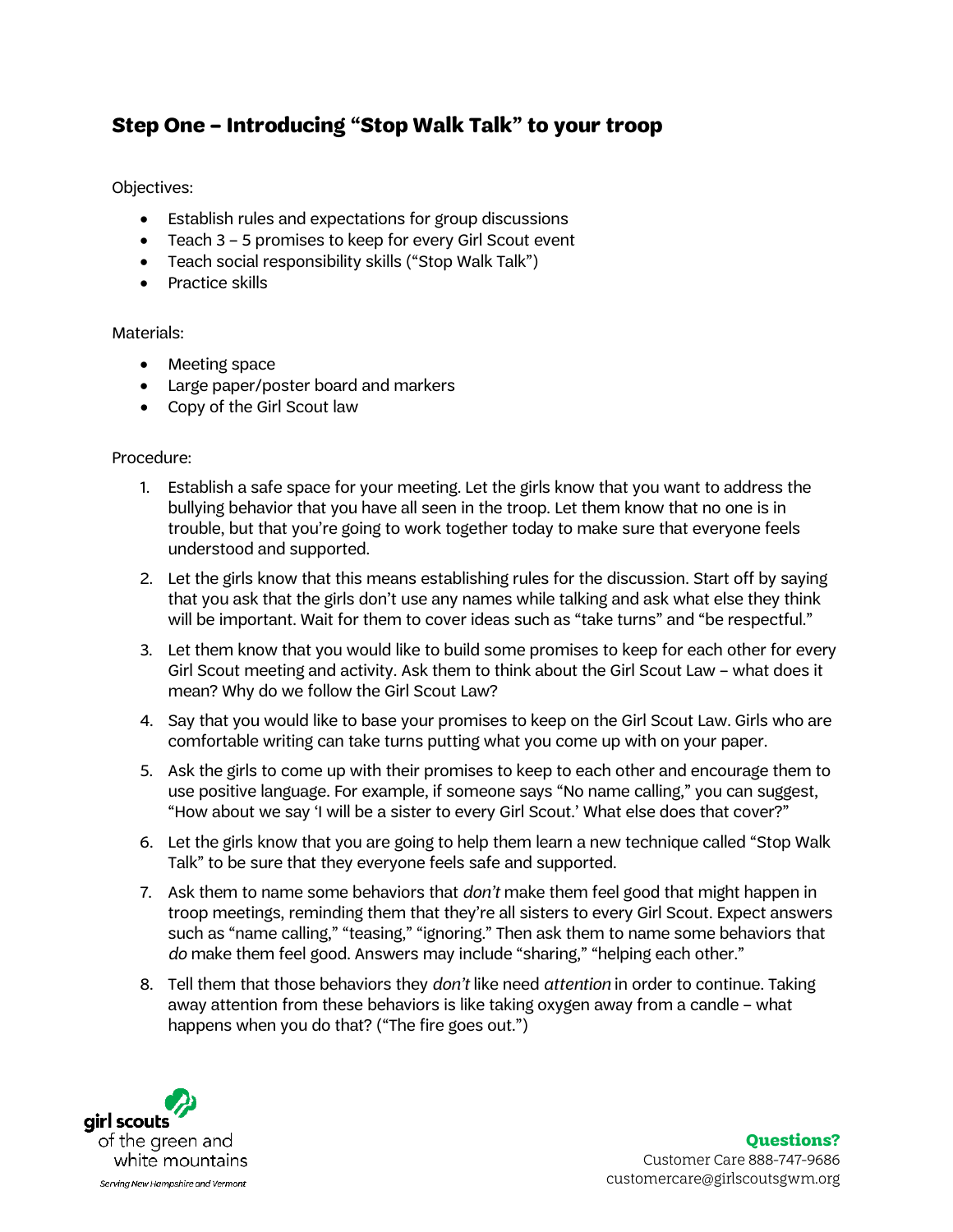- 9. Let them know that they can take the oxygen away from the fire, and stop the behavior they don't like, by taking their attention away. This is where "Stop Walk Talk" comes in:
	- a. Tell the person doing the behavior you don't like to "Stop" and use the hand signal.
	- b. If they continue, walk away to another area or activity.
	- c. If you see another Girl Scout having a hard time, you can help her to walk away by walking with her.
	- d. If the behavior continues, talk to your troop leader or adult in charge.

## **Step Two – Practice "Stop Walk Talk"**

Objective:

• Help girls understand how and when to implement "Stop Walk Talk." This should include 3 examples of the correct way to implement it, and 2 examples of the incorrect way.

Examples to pick from:

- Correct:
	- $\circ$  Susie pokes Sally in the back over and over again while they're waiting for meeting to start.
	- o Susie teases Sally and calls her a negative name.
	- o Susie hides Sally's snack.
	- o Susie rips up Sally's project.
	- o Susie hears Sally talking negatively about another Girl Scout.
- Incorrect:
	- o Susie makes a suggestion for an activity that Sally doesn't like.
	- $\circ$  Susie steals the ball from Sally while they are playing basketball: a game where stealing is appropriate.
	- o Susie continues to poke Sally in the back after Sally has asked her to stop.
	- o Susie is working on badge work independently and lets Sally know she doesn't want to work on a different project right now.

#### Procedure:

- 1. Teach girls the "Stop" signal including the hand gesture.
- 2. Model the use of the "Stop" signal when they experience behavior they don't like AND when they see this behavior affecting other girls.

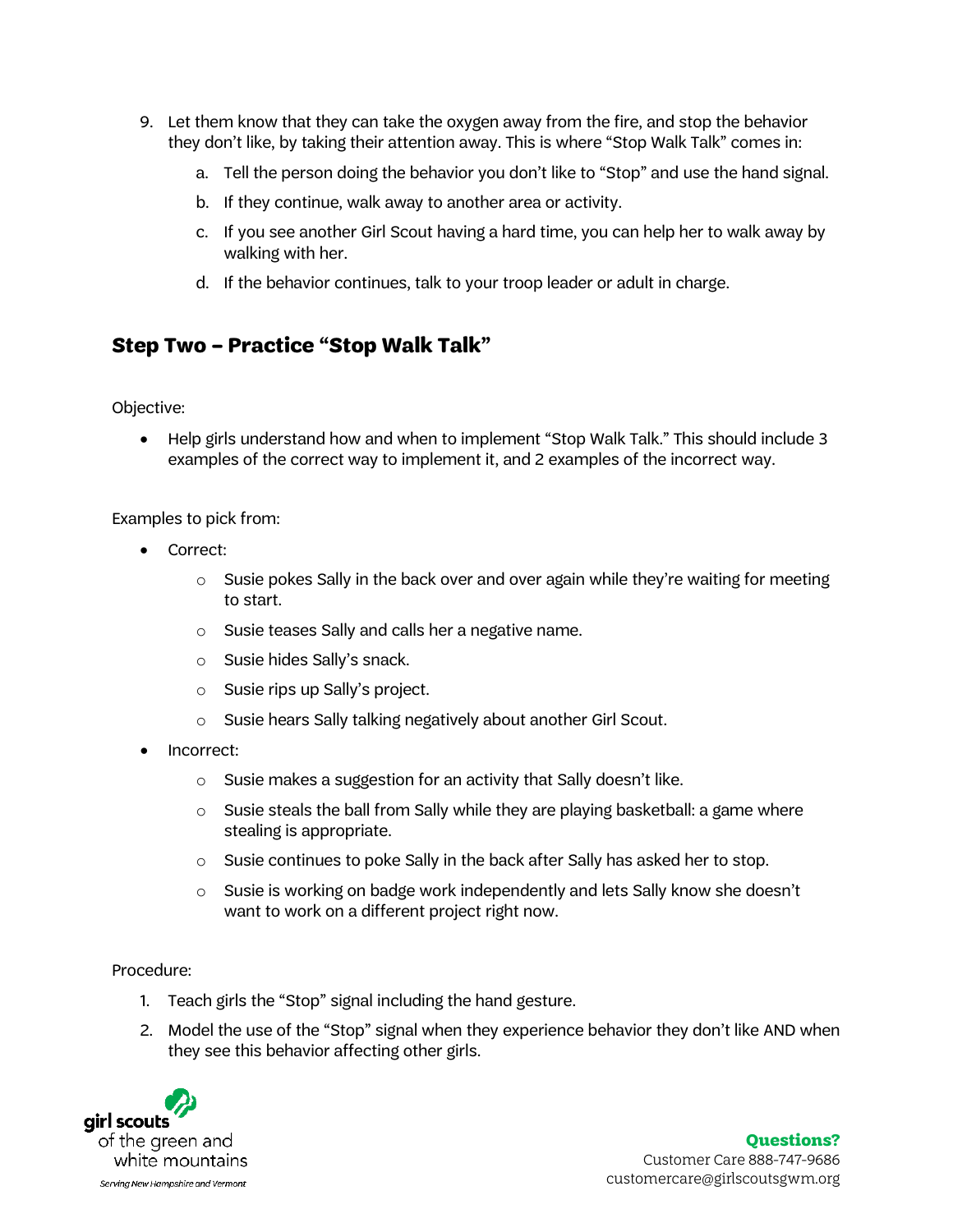- 3. Ask for girl volunteers to come up to the front to practice the "Stop" signal using the examples above.
- 4. Let the girls know that sometimes behaviors can continue, even when they've used the "Stop" signal. This is when they should "Walk."
- 5. Model the use of "Walk" when they continue to experience behavior they don't like AND when they see this behavior effecting other girls.
- 6. Ask for girl volunteers to come up to the front to practice "Stop" and "Walk," continuing with the examples that you picked. Remind them that walking away is what removes the oxygen from the flame and helps the behavior to stop. Encourage them to support each other in walking away as everyone needs a little help sometimes.
- 7. Let the girls know that if the behavior continues, that it's time to "Talk." Let them know that there is a difference between talking and "tattling." Talking happens after they have tried to resolve the problem themselves and need some more help dealing with it. **Important: If a girl is in danger, Stop and Walk should be skipped so that you can talk to the girls immediately.**
- 8. Describe to the girls how you will respond to the Talk step: You will thank them for coming to you. You will ask what the problem is. You will ask them if they used the Stop signal and if they tried to Walk away. You will practice "Stop Walk Talk" with them.
- 9. Practice the full "Stop Walk Talk" sequence with your girl volunteers continuing with the examples you selected.
- 10. Make sure the girls know that you will be following up with the girl that prompted "Stop Walk Talk", but that they might not see it right away. Let them know that when people are upset, it's important that they have time to cool down and to address the issue separately. Let them know you will ask if they would like to take a few minutes by themselves before rejoining the meeting.
- 11. Practice of "Stop Walk Talk" should be conducted over the course of several meetings to be sure the girls are using and understanding the skills. Take 5 minutes at the beginning of a troop meeting to model "Stop Walk Talk" with the girls until you are sure they understand. Use a different correct and incorrect example each time – as girls get comfortable with "Stop Walk Talk," they can come up with their own examples. Continue to remind them that this is how they can make sure behaviors they don't like stop.
- 12. Make sure the girls understand that everyone will have the "Stop Walk Talk" procedure used with them at some point, and it is important to respond appropriately, even if you don't agree. Model how to respond if someone uses "Stop Walk Talk" towards you:
	- a. Stop what you are doing.
	- b. Take a deep breath.
	- c. Go on with your day.

Practice the full "Stop Walk Talk" sequence one more time, this time including how to respond when someone uses "Stop Walk Talk" towards you.



#### **Questions?** Customer Care 888-747-9686 customercare@girlscoutsgwm.org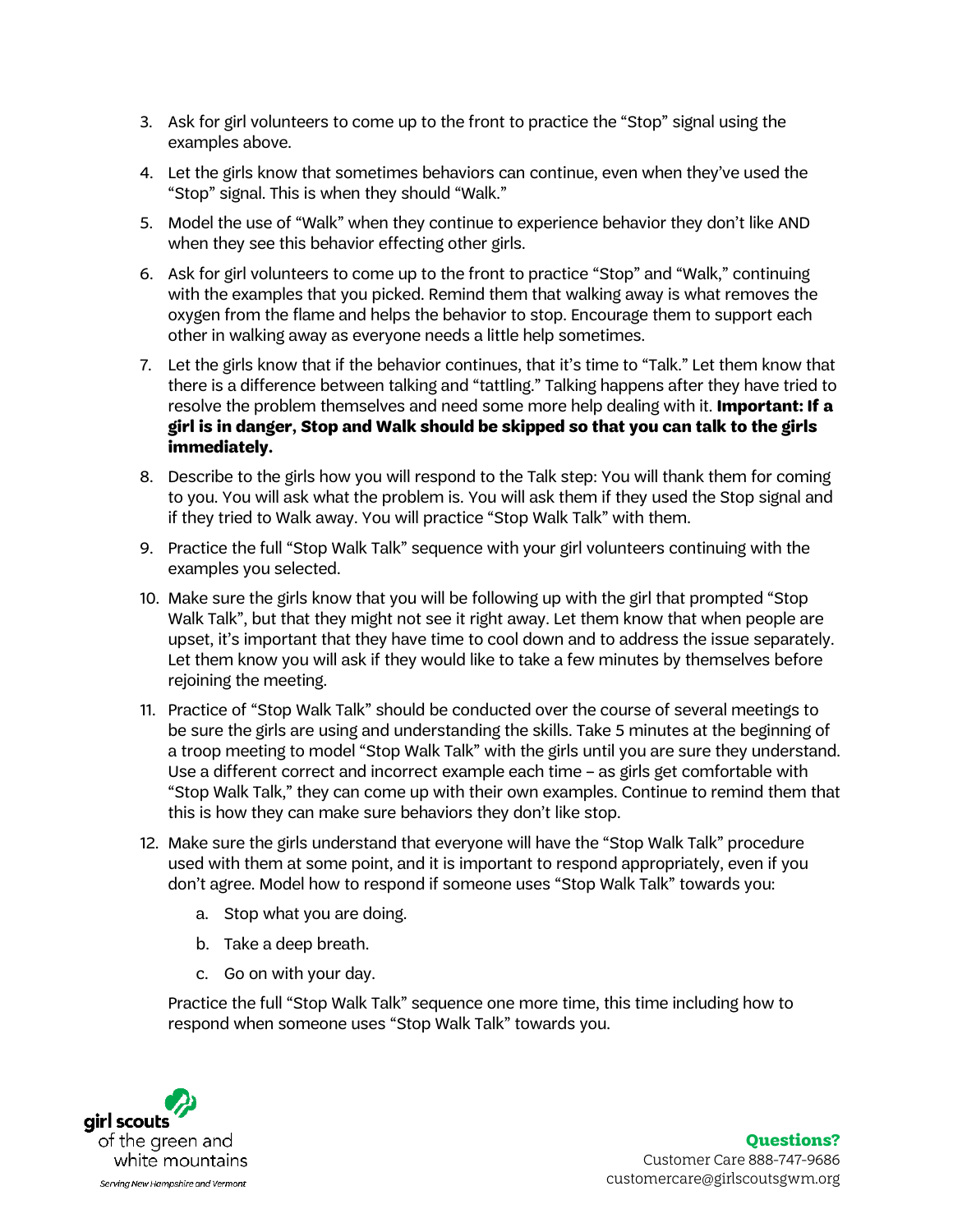## **Step 3 – Consistent troop volunteer response**

Objective:

• Understand how to respond and follow up on "Stop Walk Talk."

How troop volunteers respond to "Stop Walk Talk" can really make or break how effective it will be for your troop. Generalization, or using "Stop Walk Talk" for normal childhood interactions can be a concern. It is very important for troop volunteers to praise girls when "Stop Walk Talk" is used correctly, and to gently model with them when it is used incorrectly. Positive verbal encouragement for using and responding to "Stop Walk Talk" correctly and for good behavior across the board is the best foundation to help your troop extinguish negative behaviors.

## Procedure:

- 1. When a girl comes to you letting you know that she has a problem, thank her for coming to you. Ask her if she used "Stop" and "Walk." If the answer is no, take a moment to model how to use "Stop Walk Talk" with her before moving to the next procedure. If the answer is yes, give her positive reinforcement for following the steps, then move on to the next procedure.
- 2. Ask the four W's Who did you use "Stop Walk Talk" with? What happened? When did it happen? Where did it happen?

**Note:** If the girl is using "Stop Walk Talk" for a behavior that is not bullying or negative, but just something that she does not like (i.e. other girl was busy with independent badge work and not available for an activity), reinforce the correct use of "Stop Walk Talk." You can skip Procedure 3 in this case.

- 3. Ensure the girl's safety: is this still happening? Is the girl at risk? Is she afraid of revenge? What does she need to feel safe? What is the severity of the situation? Some of this you will have to gauge for yourself based on what you can see from the girl's presentation and description of the situation.
- 4. Thank her again for talking to you, and ask her if she needs a few minutes to herself before returning to the activity. You can suggest that she sit near your co-leader or one of her friends when she returns so that you can follow up with the other girl she used "Stop Walk Talk" with.
- 5. Wait for a few minutes, and then ask to speak to the girl that had "Stop Walk Talk" used on her. Speak with her away from the troop meeting, but somewhere that your co-leader can see you. Thank her for talking to you. Ask her if the other girl used "Stop Walk Talk." Go through each step – if she responded appropriately, thank her. If not, practice with her how to respond. Remind her that she is not in trouble, but that we have all made promises to keep to each other and we want to make sure we can follow them. If there is a genuine bullying or behavioral concern, be sure to let the girl know that you will follow up with her guardians so that you can help support all the girls in being safe, following their promises to keep, and in using "Stop Walk Talk."



## **Questions?**

Customer Care 888-747-9686 customercare@girlscoutsgwm.org